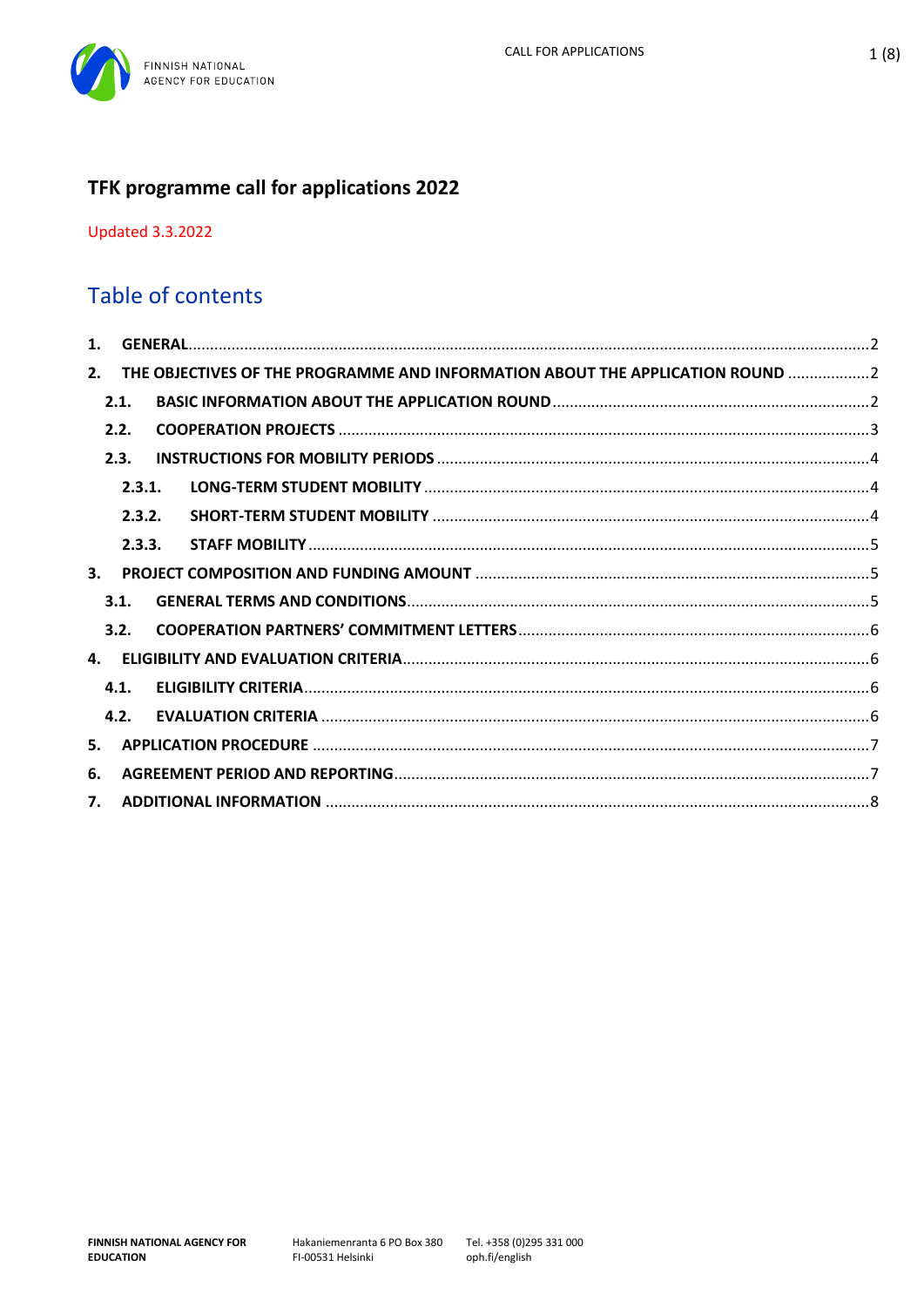

## <span id="page-1-0"></span>**1. GENERAL**

The purpose of the Team Finland Knowledge programme is to create and strengthen cooperation between Finnish higher education institutions and the target regions and countries selected to the TFK network, and to design new operating models for cooperation. The programme funds educational cooperation between higher education institutions through cooperation and mobility projects.

The target regions and countries of the programme are China, India, Russia, Southern Africa, Southeast Asia and Latin America. In 2022, the programme will be funding cooperation with Southern Africa and Latin America<sup>1</sup>. Funding can also be applied for projects with China, Southeast Asia (Indonesia, Malaysia, Singapore, Thailand, Vietnam) and India<sup>2</sup>. However, projects that received funding in the Call 2021 cannot be funded in the Call 2022.

Target countries and possible priorities may vary in the future application rounds in different ways.

#### <span id="page-1-1"></span>**2. THE OBJECTIVES OF THE PROGRAMME AND INFORMATION ABOUT THE APPLICATION ROUND**

The objective of the programme is to increase the quality of higher education by strengthening the international partnerships and networks of Finnish higher education institutions and creating new initiatives or operating models for international cooperation between higher education institutions. In addition to this, the programme aims at strengthening the attractiveness of Finnish higher education institutions as partners and education providers.

It is hoped that the projects funded under the programme will lead to permanent and long-term cooperation between countries. The funding can also be used to renew or deepen existing cooperation between higher education institutions to cover new disciplines or forms of operation. It is hoped that the TFK programme will have permanent, long-term positive impacts on cooperation between the participating higher education institutions. Partnering institutions in the target regions also contribute to the planning and realisation of the projects and cover some of their costs.

The programme is not intended for preliminary activities carried out for the purpose of establishing cooperation, such as getting to know potential partners, carrying out visits in preparation of projects or general delegations.

#### <span id="page-1-2"></span>**2.1. BASIC INFORMATION ABOUT THE APPLICATION ROUND**

A single project can apply for funding for cooperation with one or more higher education institutions in the partnering countries. Applications must be prepared in cooperation between Finnish and partnering higher education institutions.

 $1$  The TFK programme of the Finnish National Agency funds higher education cooperation with the following countries:

**Southern Africa:** SADC countries i.e. Angola, Botswana, Southern Africa, Democratic Republic of the Congo, Lesotho, Malawi, Mauritius, Mozambique, Namibia, Zambia, Seychelles, Eswatini, Tanzania, Zimbabwe and Madagaskar as well as Ruanda and Burundi, countries of a non-resident envoy of Finland situated in the area.

**Latin America**: Argentina, Belize, Bolivia, Brazil, Chile, Columbia, Costa Rica, Ecuador, El Salvador, Falkland Islands, French Guayana, Guatemala, Guyana, Honduras, Mexico, Nicaragua, Panama, Paraguay, Peru, Suriname, Uruguay and Venezuela.

<sup>&</sup>lt;sup>2</sup> Due to Russia's attack on Ukraine, cooperation projects with Russian partners will not be funded in the TFK programme's Call 2022.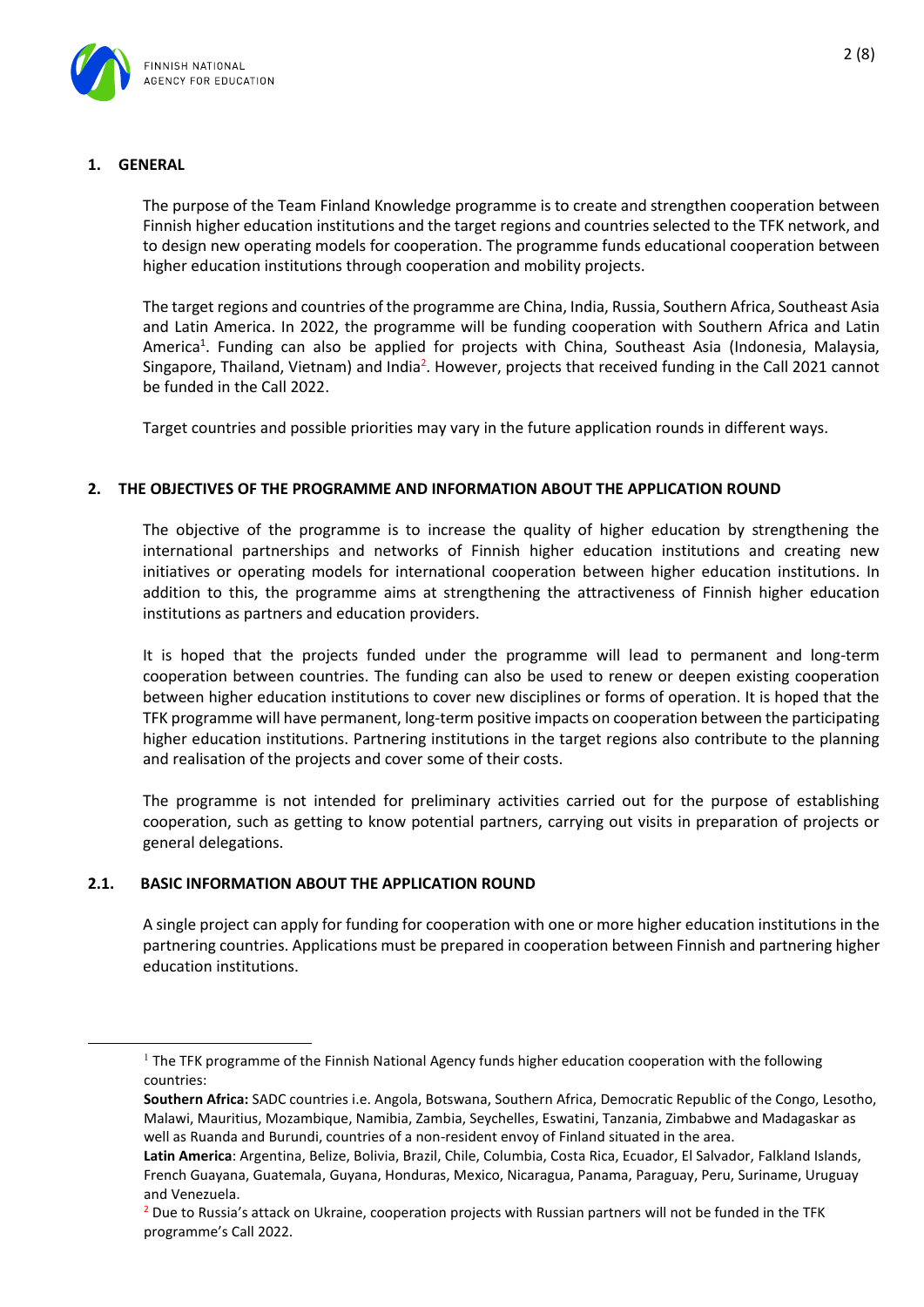

The project funding must be used during the period of 1 August 2022 – 31 December 2024. The maximum amount of funding that can be awarded to an individual project is €80,000.

The budget for the 2022 application round is about  $\epsilon$ 1,800,000, of which 2/3 is reserved for cooperation with Southern Africa and Latin America. Rest of the funding is reserved for cooperation with China, Southeast Asia (Indonesia, Malaysia, Singapore, Thailand, Vietnam) and India.

Higher education institutions can submit any number of applications during the TFK programme's application round. However, a maximum of two projects from the same higher education institution can be funded for cooperation with one target country.

#### <span id="page-2-0"></span>**2.2. COOPERATION PROJECTS**

Participating projects must involve educational cooperation at one or several different degree levels (bachelor's, master's and/or doctoral). The programme is open to all disciplines.

Participating projects can involve one or several of the following forms of educational cooperation between partnering higher education institutions:

- Joint study units, courses and intensive courses
- The development and realisation of digital/virtual teaching
- Curriculum cooperation
- Joint/double degrees
- Mobility (teacher, staff, student and/or trainee mobility)
- Working life cooperation.

Granted project funding can be used to cover two categories of costs:

- 1) Travel costs, which must account for at least 50% of the project funding.
- 2) Organisational and other costs, which can account for up to 50% of the project funding.

**Travel costs** can result from the travel/mobility periods of students, graduate students and/or teaching or other staff of the participating higher education institutions between Finland and the target country. The project's travel costs can be divided among several target groups (students and staff) depending on the objectives of the project. Additional costs resulting from travel, such as travel tickets, accommodation, travel agency costs, visas, insurance and potential per diem allowances, are also considered valid travel costs. Covid tests of students and staff travelling in the framework of the programme are also valid travel costs. The travel/mobility must be justified and cost-efficient and take into account the principles of sustainable development.

**Organisational costs** must consist of expenses directly associated with the realisation of the core activities of the projects, such as the online realisation of course and teaching content, teaching-related course material or the organisation of events. Valid organisational costs include the purchase of services and the renting of equipment, for example. Organisational and other costs can also include wages and salaries, but they can only account for up to 20% of the total project funding granted. Salaries must not be subject to indirect administrative costs. Salary costs must be based on the effective working time associated with the implementation of the project.

**The funding cannot be used** to cover the administrative costs of higher education institutions, hospitality costs or business gifts. These and potential other costs must be covered by funding provided by the participating higher education institutions.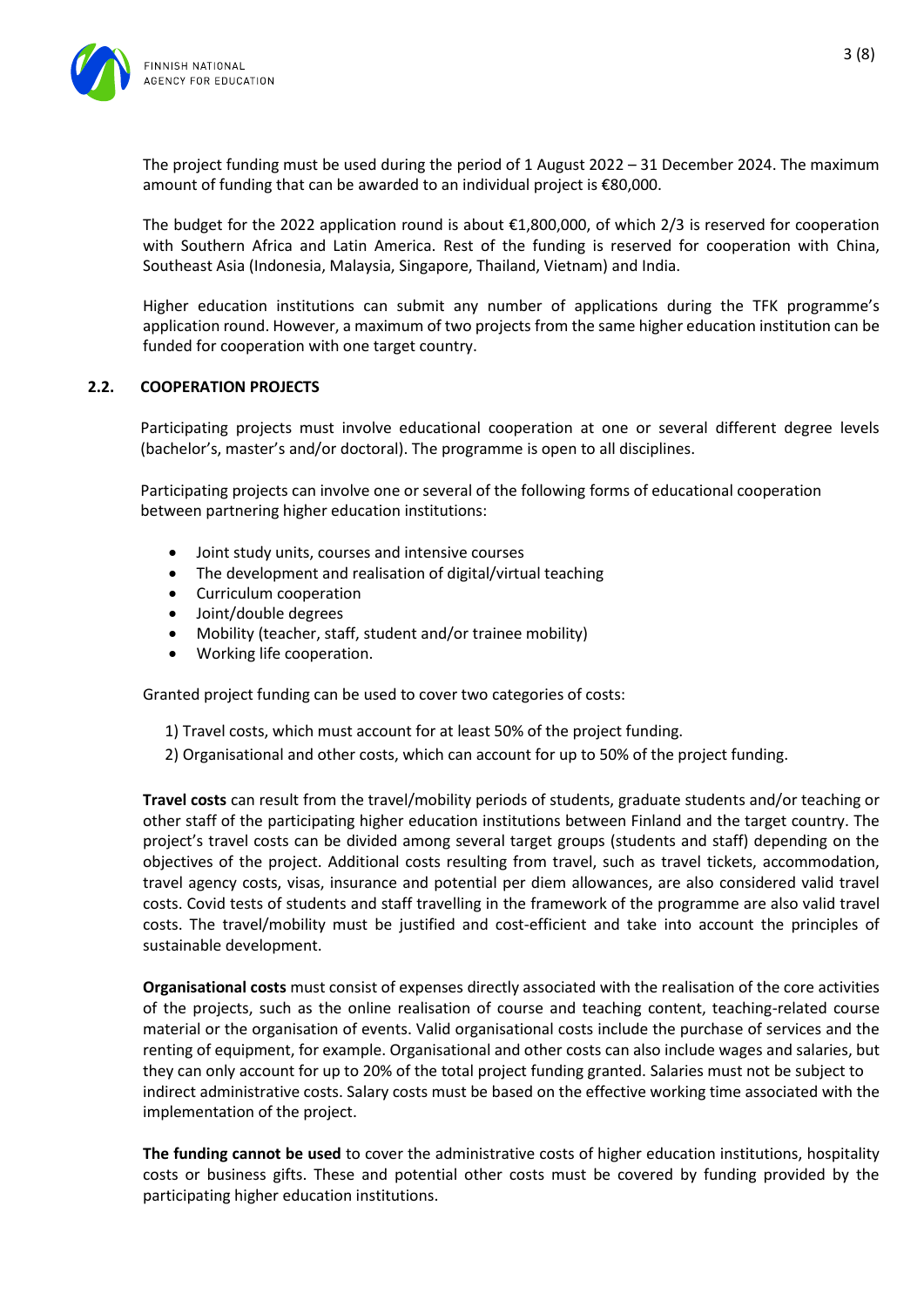

If the costs have been estimated as including VAT in the budget plan of the project, they must also be reported as including VAT.

The project funding can be divided between the higher education institutions participating in the project.

## <span id="page-3-0"></span>**2.3. INSTRUCTIONS FOR MOBILITY PERIODS**

Partnering higher education institutions and their cooperation partners can carry out student exchange, traineeship periods as well as teacher and other staff mobility under the projects carried out under the TFK programme. The aim of mobility is to create permanent cooperation between higher education institutions in Finland and partnering countries through reciprocal student and staff exchange. Student and staff mobility periods can be either short or long in length. Physical mobility periods should preferably be combined with virtual cooperation or study content.

#### <span id="page-3-1"></span>**2.3.1. LONG-TERM STUDENT MOBILITY**

Long-term student mobility can consist of 2–12 months of uninterrupted study. A mobility grant can only be awarded to a registered degree student of a higher education institution participating in the project.

The grant amounts for long-term student mobility are:

Incoming student mobility €850/month Outgoing student mobility €700/month

The applicant should estimate on the application the number of mobile students (incoming and outgoing) and months within the project, as well as an estimate of the total grants. In the final report stage the final grant will be calculated according to the realized long-term student mobilities in months, not the actual costs of the mobilities.

#### <span id="page-3-2"></span>**2.3.2. SHORT-TERM STUDENT MOBILITY**

Short-term student mobility can consist of 5–30 days of uninterrupted study/training. The mobility grant can only be awarded for full-time studying or training taking place in the target country. A mobility grant can only be awarded to a registered degree student of a higher education institution participating in the project.

The content of the short-term mobility period must support the students' studies; the funding cannot be awarded for language and culture courses alone. Short-term mobility periods should preferably always include virtual study content as well.

The grant amounts for short-term student mobility are:

Incoming student mobility; days 1–14 up to €80/day and days 15–30 up to €50/day. Outgoing student mobility; days 1-14 up to  $\epsilon$ 70/day and days 15-30 up to  $\epsilon$ 40/day.

The applicant should estimate on the application the number of mobile students (incoming and outgoing) and days within the project, as well as an estimate of the total grants. In the final report stage the final grant will be calculated according to the realized short-term student mobilities in days, not the actual costs of the mobilities.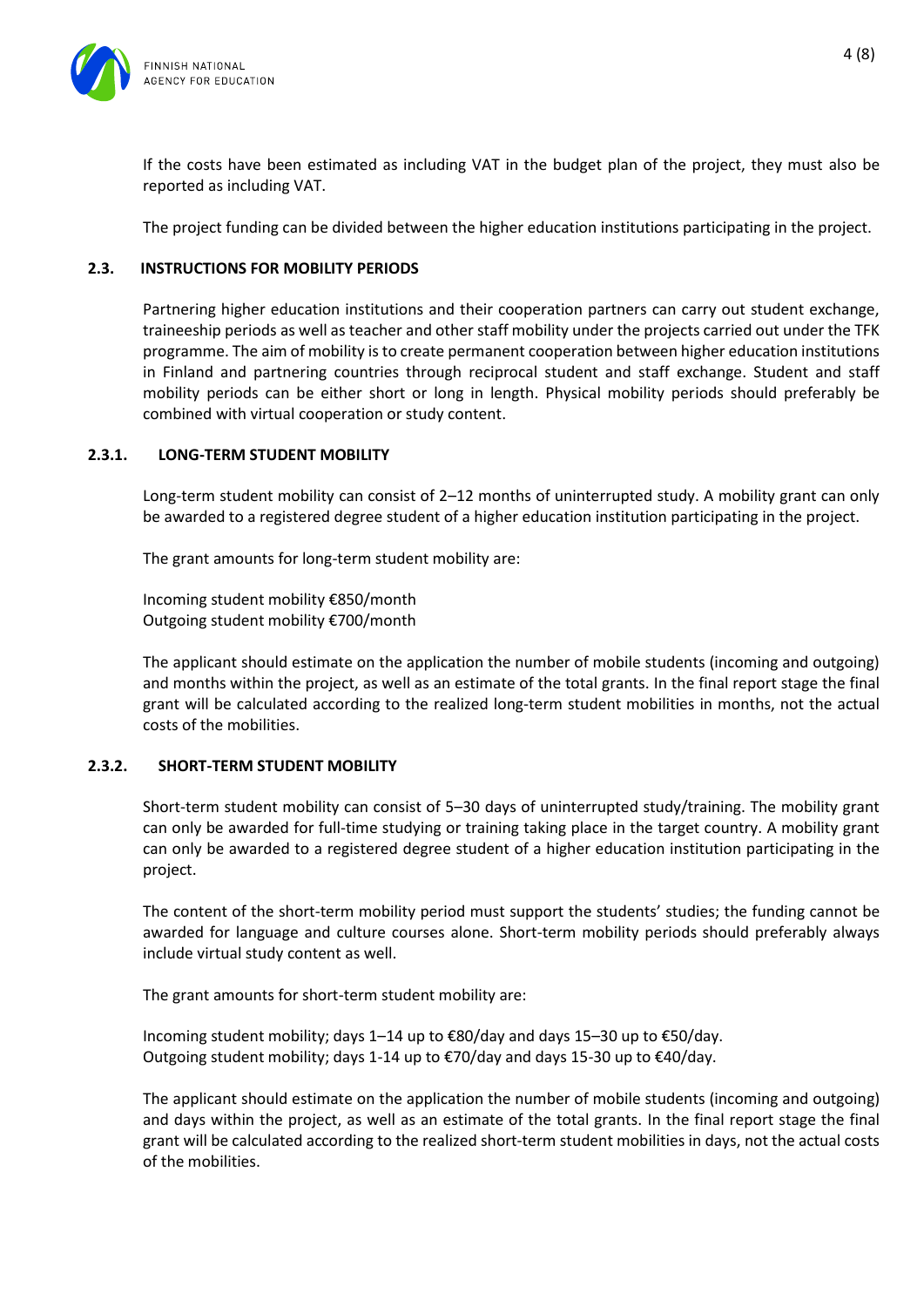

## <span id="page-4-0"></span>**2.3.3. STAFF MOBILITY**

Staff mobility costs may be covered for persons who are staff members of a higher education institution participating in the project during the mobility period. Staff mobility periods should preferably always be combined with virtual cooperation or teaching content.

In staff mobility, support from the TFK programme to cover travel costs can be paid according to actual costs. The applicant should estimate on the application the number of mobile staff members and days within the project, as well as an estimate of the total costs. The travel/mobility must be justified and costefficient.

In the final report stage the final grant will be calculated according to the actual realized costs of the reported staff mobilities.

#### <span id="page-4-1"></span>**3. PROJECT COMPOSITION AND FUNDING AMOUNT**

The funding must be applied for by a Finnish higher education institution, which submits the funding application to the Finnish National Agency for Education on behalf of the entire partner network. The Finnish higher education institution is also responsible for the use of the funding and reports on it to the Finnish National Agency for Education during and after the agreement period.

The project must involve at least one higher education institution from Finland and one higher education institution from an eligible target country. Finnish higher education institutions are encouraged to engage in national cooperation in their cooperation initiatives related to the TFK programme. The maximum amount of project funding can only be awarded to projects involving multiple Finnish higher education institutions. The aim is to engage in cooperation with higher education institutions in eligible target countries that are strategically important to their Finnish partners. The cooperation should, on principle, be reciprocal in nature and benefit all the parties involved.

The maximum amount of funding that can be awarded to a single project is €80,000. The amount of funding awarded can also be lower than the amount specified in the application.

#### <span id="page-4-2"></span>**3.1. GENERAL TERMS AND CONDITIONS**

The project costs must be visible in the higher education institution's accounting records under a separate project. However, costs covered by partnering higher education institutions can also be proven with copies of invoices.

Partnering institutions in the target regions also contributing to the planning and realisation of the projects and covering some of the project costs is considered an advantage in project selection. Covering some of the costs can mean that the partners pay some of the travel costs of their higher education institutions' staff or students or cover some of the costs of events organised in the target country, for example.

In addition to higher education institutions, projects can also involve other operators or organisations, such as companies or associations.

The project application and the attached commitment letters (the so-called TFK statements) must include a breakdown of the funding allocated to the project by the partnering higher education institutions, and the final report of the project must detail how the funding was realised.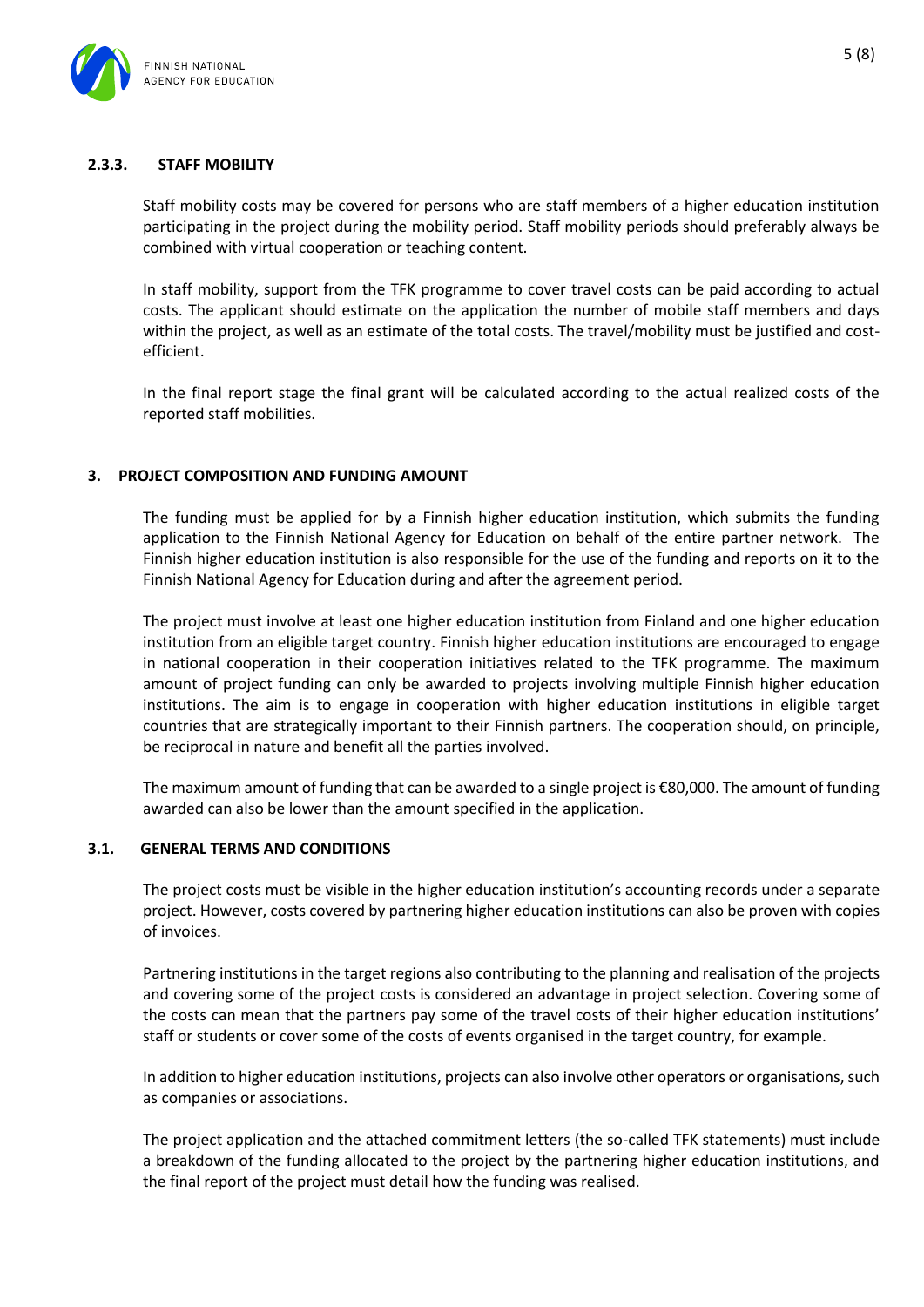

## <span id="page-5-0"></span>**3.2. COOPERATION PARTNERS' COMMITMENT LETTERS**

The partner higher education institutions must each supply a commitment letter (TFK statement) signed by a legal representative of the higher education institution, a scanned copy of which is attached to the application form on the Finnish National Agency for Education's government subsidy system. The TFK statements supplied by partnering higher education institutions must be consistent and meaningful and demonstrate that the partner is committed to the project. The TFK statement does not need to follow a specific format, but it must include the following information corresponding to the application:

- The name of the project
- The name of the partnering higher education institution
- The contact information of the partnering higher education institution's contact person
- A description of project participation; what kind of role the higher education institution and its staff/students will have in the realisation of the project
- A description of the higher education institution's commitment to the project
- A description of the importance of the cooperation to the partnering higher education institution
- Any funding that the partner has allocated to the project.

#### <span id="page-5-1"></span>**4. ELIGIBILITY AND EVALUATION CRITERIA**

#### <span id="page-5-2"></span>**4.1. ELIGIBILITY CRITERIA**

The project must meet the following requirements to be eligible to apply:

- The project is coordinated by a Finnish higher education institution that submits the application to the Finnish National Agency for Education on behalf of all the project partners.
- The project involves at least one higher education institution from Finland and one higher education institution from an eligible target country.
- The application is submitted in its entirety by the deadline via the Finnish National Agency for Education's government subsidy system.
- The partnering higher education institutions named in the application have supplied TFK statements, which are attached to the application on the online state grant system.

If the requirements detailed above are not met, the application is considered ineligible and will not proceed to evaluation.

#### <span id="page-5-3"></span>**4.2. EVALUATION CRITERIA**

The primary selection criterion is the quality of the application. The balance between the target regions is also taken into consideration regarding the total amount of funding to be granted overall. The Finnish National Agency can also limit the number of funded projects from one higher education institution in the total amount of granted funding. All applications that meet the eligibility criteria will undergo a quality evaluation, in which their relative strength is evaluated based on the extent to which they are considered capable of meeting the following selection criteria:

#### **Needs analysis and roles of partners**

- The project responds to an educational need that has broader significance in regard to cooperation between the countries, and the project provides clear additional value in relation to prior initiatives.
- The planned activities are relevant to the participating higher education institutions.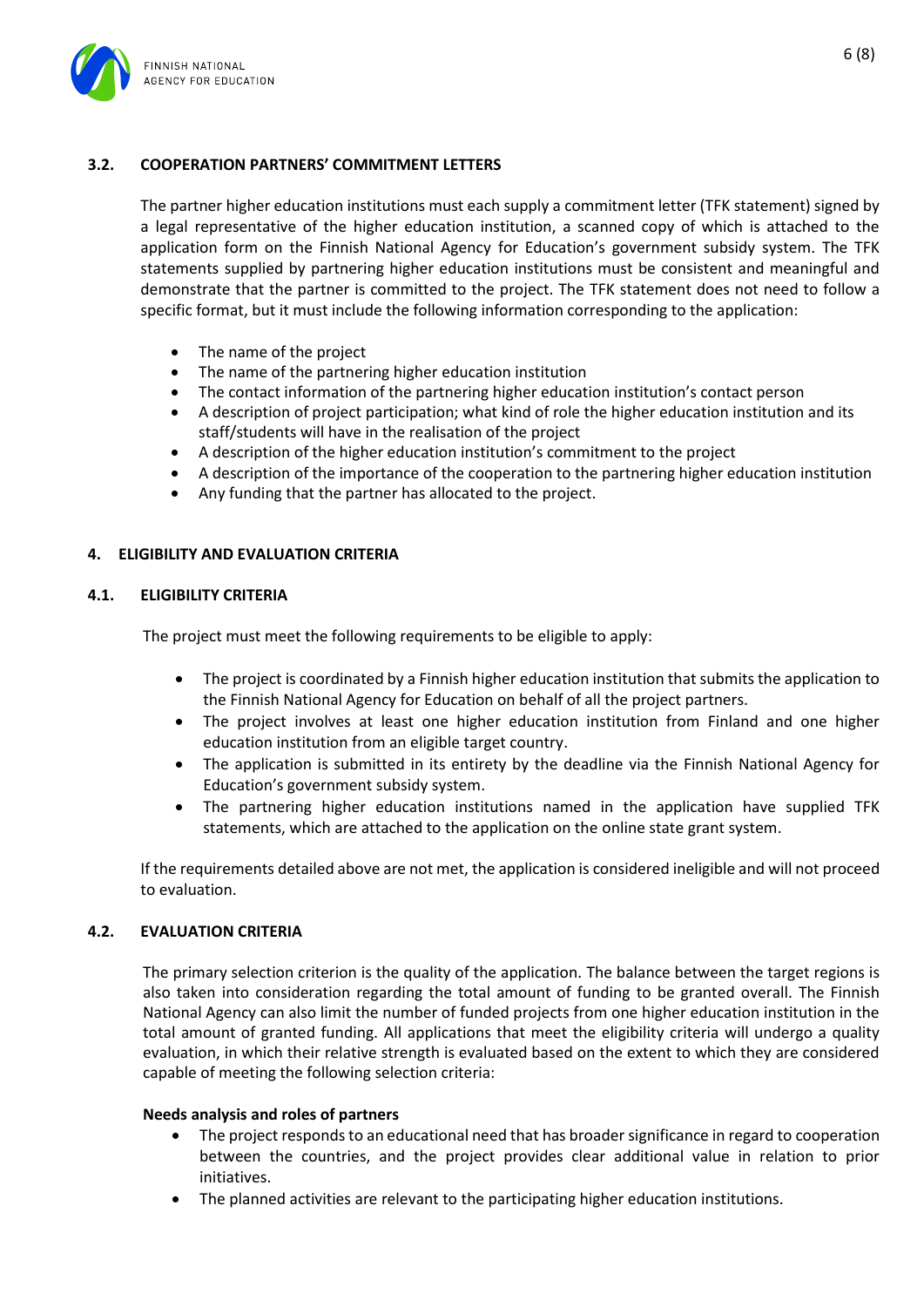

- The project composition is well justified and the responsibilities, roles and tasks of the involved higher education institutions are clearly described.
- The participating higher education institutions have an institutional commitment to and interest in the activities, they participate e.g. in the costs by allocating their own funding in the project.

#### **Quality of cooperation, activity design and implementation**

- The activities are realistically planned, clearly described and appropriately spread over the project period. The project describes clearly how the planned activities will be covered by the applied funding.
- Quality aspects are taken into account in the activities and the progress/successes, etc. of the project are monitored.
- The operating plan acknowledges the risk factors associated with the realisation of the project and includes contingency plans for them.
- The project does not remain a one-off, but is integrated into the normal operation of the higher education institutions.
	- The following are also taken into account in projects involving student mobility:
		- The project's partnerships and the number of mobilities applied for are proportional to the number of participating higher education institutions and the realisation plans of the mobilities are realistic.
		- **■** The support services for marketing, preparation, implementation and follow-up of the applied mobility activities are in place.
		- **•** There are processes in place for recognising the participating students' learning outcomes (such as ECTS and other mechanisms).

#### **Results and impact**

- The expected results are concretely and realistically described and will remain a part of the higher education institutions' operations after the project period.
- The impact of the planned activities is described from the perspective of the participants and organisations in Finland and the target countries.
- The activities/results of the project support the internationalisation of the students and staff of the participating higher education institutions beyond the persons/parties participating in the projects.
- The project has operating methods in place for communicating about the activities and results of the project period.

#### <span id="page-6-0"></span>**5. APPLICATION PROCEDURE**

**The deadline for applications is 2 May 2022** (the online system will close at 16:15). Applications submitted after the deadline will not be considered. All applicants will be notified of the results of the application round within two months of the end of the application period.

The application form must be filled in by the deadline using the online system. Paper versions of applications do not need to be sent by post. The information requested on the application form can be viewed on the programme's website.

#### <span id="page-6-1"></span>**6. AGREEMENT PERIOD AND REPORTING**

Granted funding can be used during the period of 1 August 2022 – 31 December 2024. The Finnish National Agency for Education must be provided with an interim report during the project period and a final report after the end of the project period.